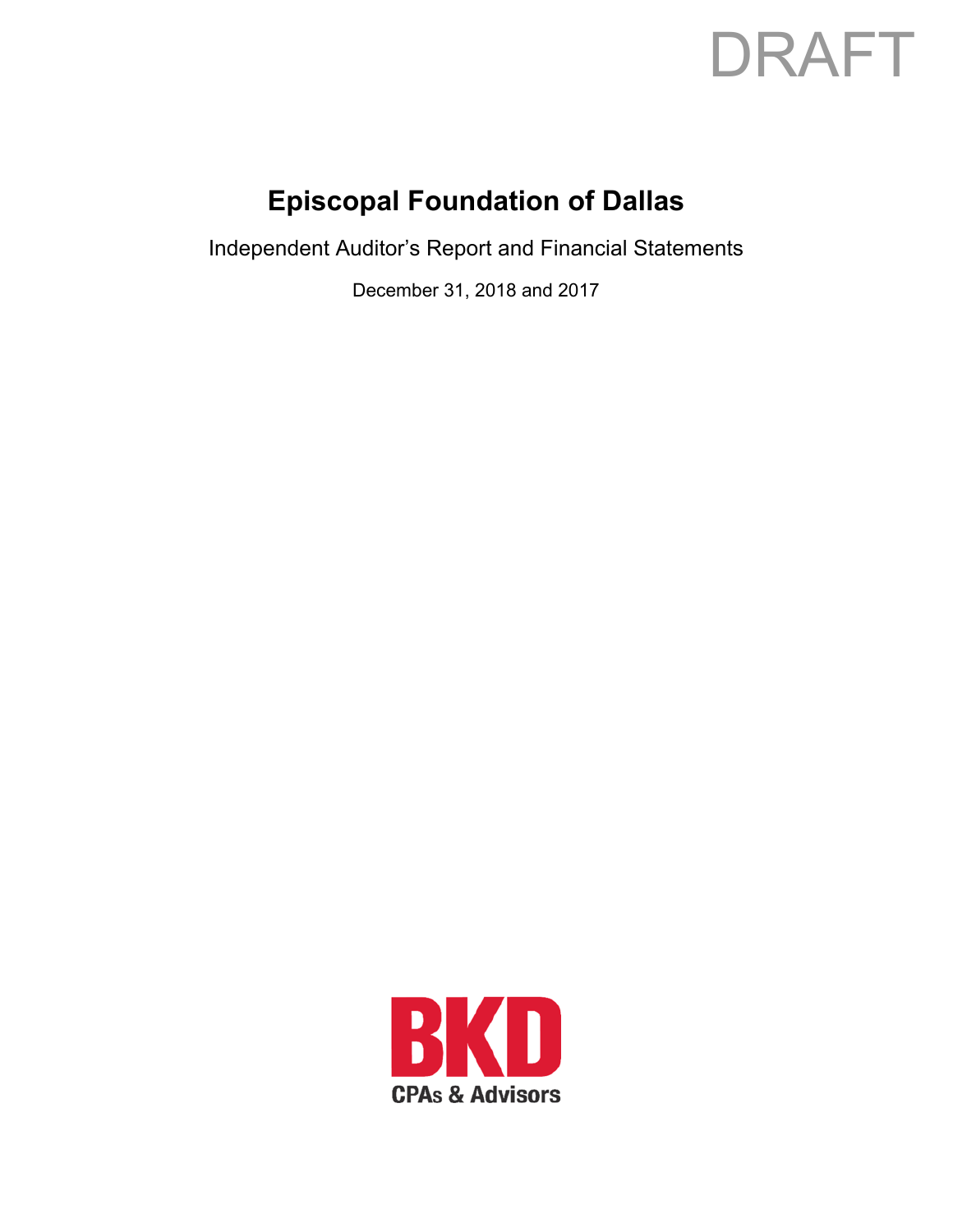### **Episcopal Foundation of Dallas**

December 31, 2018 and 2017

### **Contents**

| <b>Financial Statements</b> |  |
|-----------------------------|--|
|                             |  |
|                             |  |
|                             |  |
|                             |  |
|                             |  |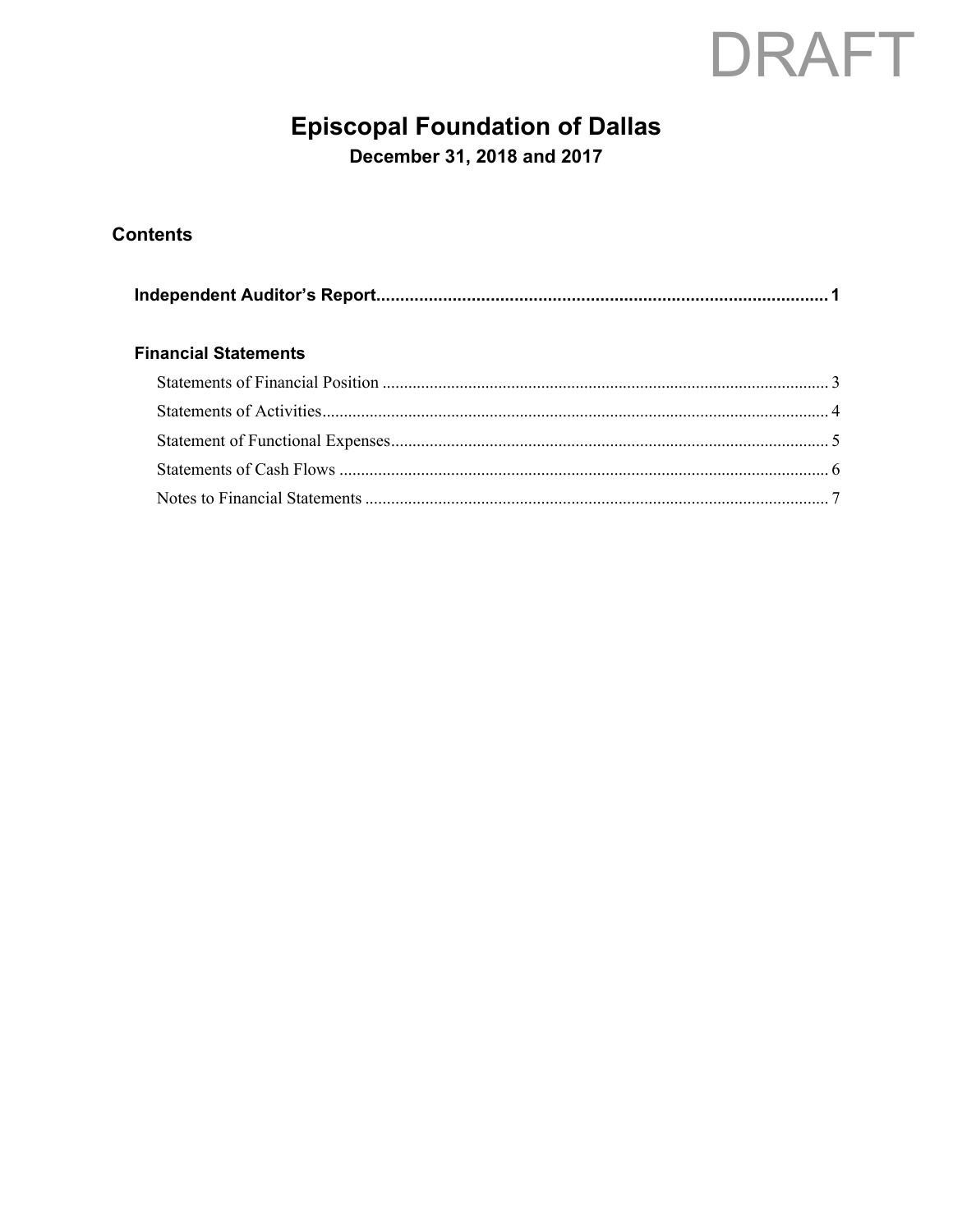#### **Independent Auditor's Report**

Board of Trustees Episcopal Foundation of Dallas Dallas, Texas

#### *Report on the Financial Statements*

We have audited the accompanying financial statements of Episcopal Foundation of Dallas, which comprise the statement of financial position as of December 31, 2018, and the related statements of activities, functional expenses and cash flows for the year then ended, and the related notes to the financial statements.

#### *Management's Responsibility for the Financial Statements*

Management is responsible for the preparation and fair presentation of these financial statements in accordance with accounting principles generally accepted in the United States of America; this includes the design, implementation and maintenance of internal control relevant to the preparation and fair presentation of financial statements that are free from material misstatement, whether due to fraud or error.

#### *Auditor's Responsibility*

Our responsibility is to express an opinion on these financial statements based on our audit. We conducted our audit in accordance with auditing standards generally accepted in the United States of America. Those standards require that we plan and perform the audit to obtain reasonable assurance about whether the financial statements are free from material misstatement.

An audit involves performing procedures to obtain audit evidence about the amounts and disclosures in the financial statements. The procedures selected depend on the auditor's judgment, including the assessment of the risks of material misstatement of the financial statements, whether due to fraud or error. In making those risk assessments, the auditor considers internal control relevant to the entity's preparation and fair presentation of the financial statements in order to design audit procedures that are appropriate in the circumstances, but not for the purpose of expressing an opinion on the effectiveness of the entity's internal control. Accordingly, we express no such opinion. An audit also includes evaluating the appropriateness of accounting policies used and the reasonableness of significant accounting estimates made by management, as well as evaluating the overall presentation of the financial statements.

We believe that the audit evidence we have obtained is sufficient and appropriate to provide a basis for our audit opinion.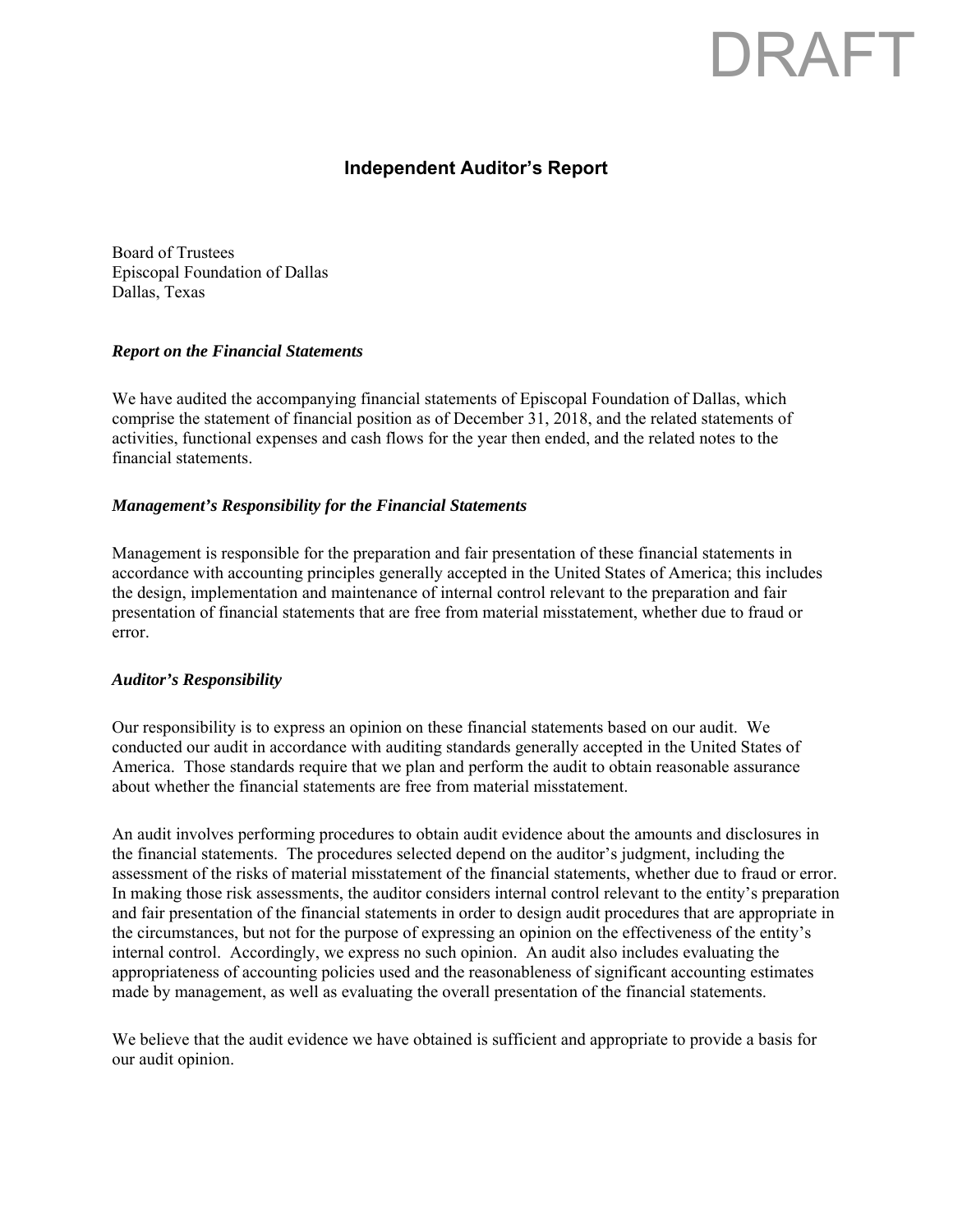Board of Trustees Episcopal Foundation of Dallas Page 2

#### *Opinion*

In our opinion, the financial statements referred to above present fairly, in all material respects, the financial position of the Episcopal Foundation of Dallas as of December 31, 2018, and the changes in its net assets and its cash flows for the year then ended in accordance with accounting principles generally accepted in the United States of America.

#### *Emphasis of Matter*

As described in *Note 1* to the financial statements, in 2018, Episcopal Foundation of Dallas adopted Accounting Standards Update 2016-14, *Not-for-Profit Entities (Topic 958): Presentation of Financial Statements of Not-for-Profit Entities*. Our opinion is not modified with respect to this matter.

#### *Prior Year Audited by Other Auditors*

The 2017 financial statements were audited by other auditors, and their report thereon, dated June 12, 2018, expressed an unmodified opinion.

June XX, 2019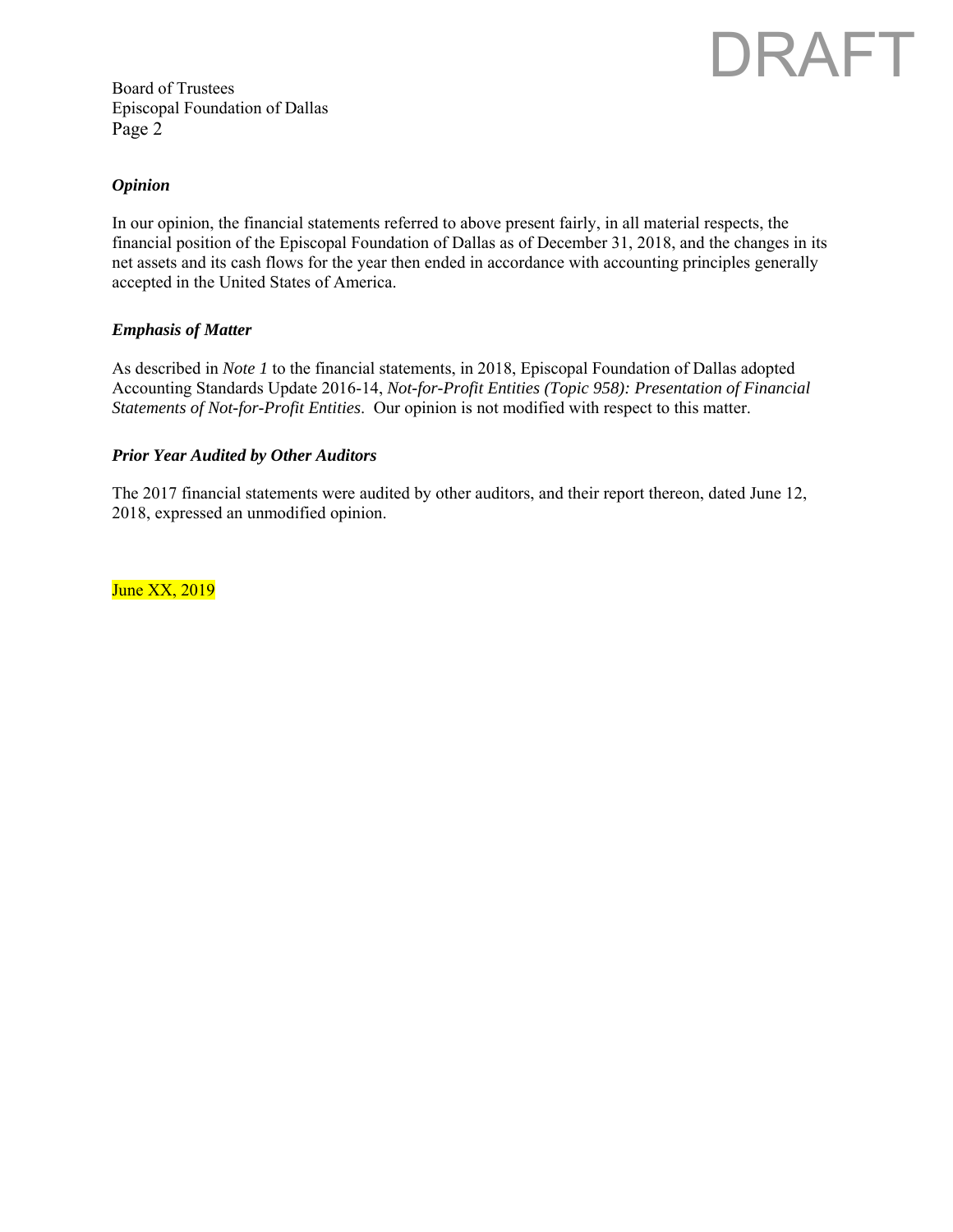### **Episcopal Foundation of Dallas**

### **Statements of Financial Position December 31, 2018 and 2017**

#### **Assets**

|                                                                                            | 2018                                                        | 2017                                                        |
|--------------------------------------------------------------------------------------------|-------------------------------------------------------------|-------------------------------------------------------------|
| Cash<br>Accounts receivable<br>Investments<br>Agency funds<br>Furniture and equipment, net | \$<br>139,093<br>53,024<br>5,316,480<br>29,270,459<br>1,429 | \$<br>132,900<br>58,183<br>5,848,673<br>33,878,805<br>2,245 |
| Other assets                                                                               | 6,974                                                       | 6,666                                                       |
| Total assets                                                                               | 34,787,459<br>S                                             | 39,927,472<br>\$                                            |
| <b>Liabilities and Net Assets</b>                                                          |                                                             |                                                             |
| <b>Liabilities</b>                                                                         |                                                             |                                                             |
| Accounts payable                                                                           | \$<br>36,738                                                | \$<br>49,856                                                |
| Agency funds                                                                               | 29,270,459                                                  | 33,878,805                                                  |
| <b>Total</b> liabilities                                                                   | 29,307,197                                                  | 33,928,661                                                  |
| <b>Net Assets</b>                                                                          |                                                             |                                                             |
| Without donor restrictions                                                                 | 5,478,512                                                   | 5,997,061                                                   |
| With donor restrictions                                                                    | 1,750                                                       | 1,750                                                       |
| Total net assets                                                                           | 5,480,262                                                   | 5,998,811                                                   |
| Total liabilities and net assets                                                           | 34,787,459<br>\$                                            | \$<br>39,927,472                                            |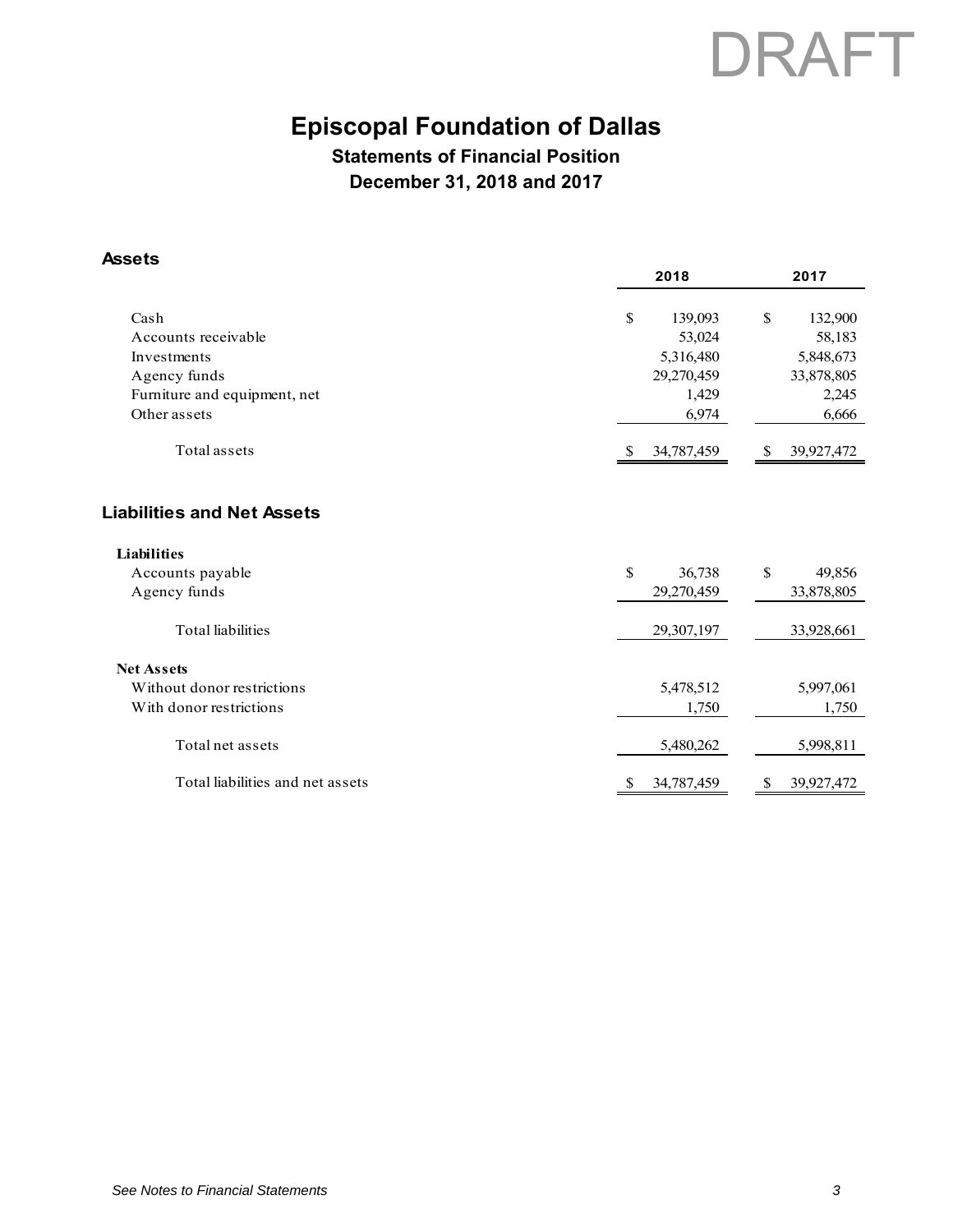### **Episcopal Foundation of Dallas**

**Statements of Activities** 

**Years Ended December 31, 2018 and 2017** 

|                                                        | 2018          | 2017           |  |
|--------------------------------------------------------|---------------|----------------|--|
| <b>Revenues and Other Support</b>                      |               |                |  |
| Contributions                                          | \$<br>110,495 | \$<br>7,400    |  |
| Investment income (loss), net                          | (386, 304)    | 950,442        |  |
| Administrative fee income, net                         | 176,278       | 186,790        |  |
| Other income, net                                      | 11,017        | 12,373         |  |
| Total revenues and other support                       | (88, 514)     | 1,157,005      |  |
| <b>Expenses</b>                                        |               |                |  |
| Grants                                                 | 249,000       | 252,661        |  |
| Investment management - agency funds                   | 9,865         | 62,969         |  |
| Administrative support                                 | 171,170       | 112,201        |  |
| Total expenses                                         | 430,035       | 427,831        |  |
| <b>Change in Net Assets Without Donor Restrictions</b> | (518, 549)    | 729,174        |  |
| <b>Net Assets, Beginning of Year</b>                   | 5,998,811     | 5,269,637      |  |
| Net Assets, End of Year                                | 5,480,262     | 5,998,811<br>Ж |  |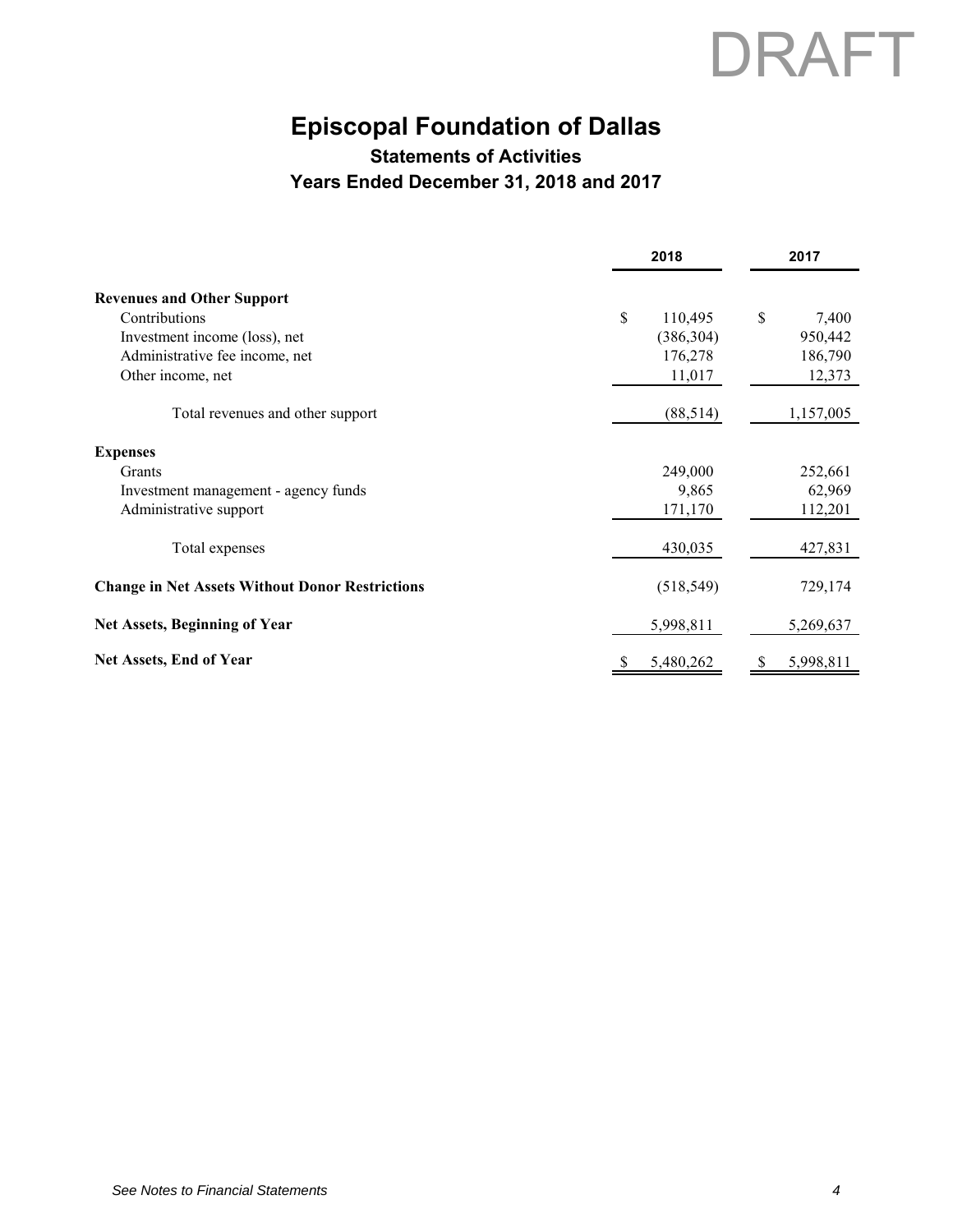### **Episcopal Foundation of Dallas Statement of Functional Expenses Year Ended December 31, 2018**

|                                       |               |    | <b>Program Services</b> |     |                      |               | Support               |               |
|---------------------------------------|---------------|----|-------------------------|-----|----------------------|---------------|-----------------------|---------------|
|                                       |               |    | Investment              |     | <b>Total Program</b> |               | <b>Administrative</b> |               |
|                                       | Grants        |    | Management              |     | <b>Services</b>      |               | Support               | Total         |
| Grants and other assistance           | \$<br>227,006 | \$ |                         | \$  | 227,006              | <sup>\$</sup> |                       | \$<br>227,006 |
| Salaries and wages                    | 18,718        |    | 7,853                   |     | 26,571               |               | 108,781               | 135,352       |
| Payroll taxes                         | 1,432         |    | 707                     |     | 2,139                |               | 8,321                 | 10,460        |
| Professional fees and services        |               |    |                         |     |                      |               | 27,150                | 27,150        |
| Advertising and promotion             |               |    |                         |     |                      |               | 7,054                 | 7,054         |
| Office expenses                       | 306           |    | 316                     |     | 622                  |               | 3,187                 | 3,809         |
| Information technology                | 308           |    | 152                     |     | 460                  |               | 2,363                 | 2,823         |
| Occupancy                             | 1,148         |    | 567                     |     | 1,715                |               | 6,671                 | 8,386         |
| Conferences, conventions and meetings | 82            |    | 270                     |     | 352                  |               | 2,045                 | 2,397         |
| Insurance                             |               |    |                         |     |                      |               | 3,558                 | 3,558         |
| Depreciation                          |               |    |                         |     |                      |               | 816                   | 816           |
| Other                                 |               |    |                         |     |                      |               | 1,224                 | 1,224         |
| Total expenses included in the        |               |    |                         |     |                      |               |                       |               |
| expense section on the                |               |    |                         |     |                      |               |                       |               |
| statement of activities               | 249,000       | S  | 9,865                   | \$. | 258,865              |               | 171,170               | 430,035       |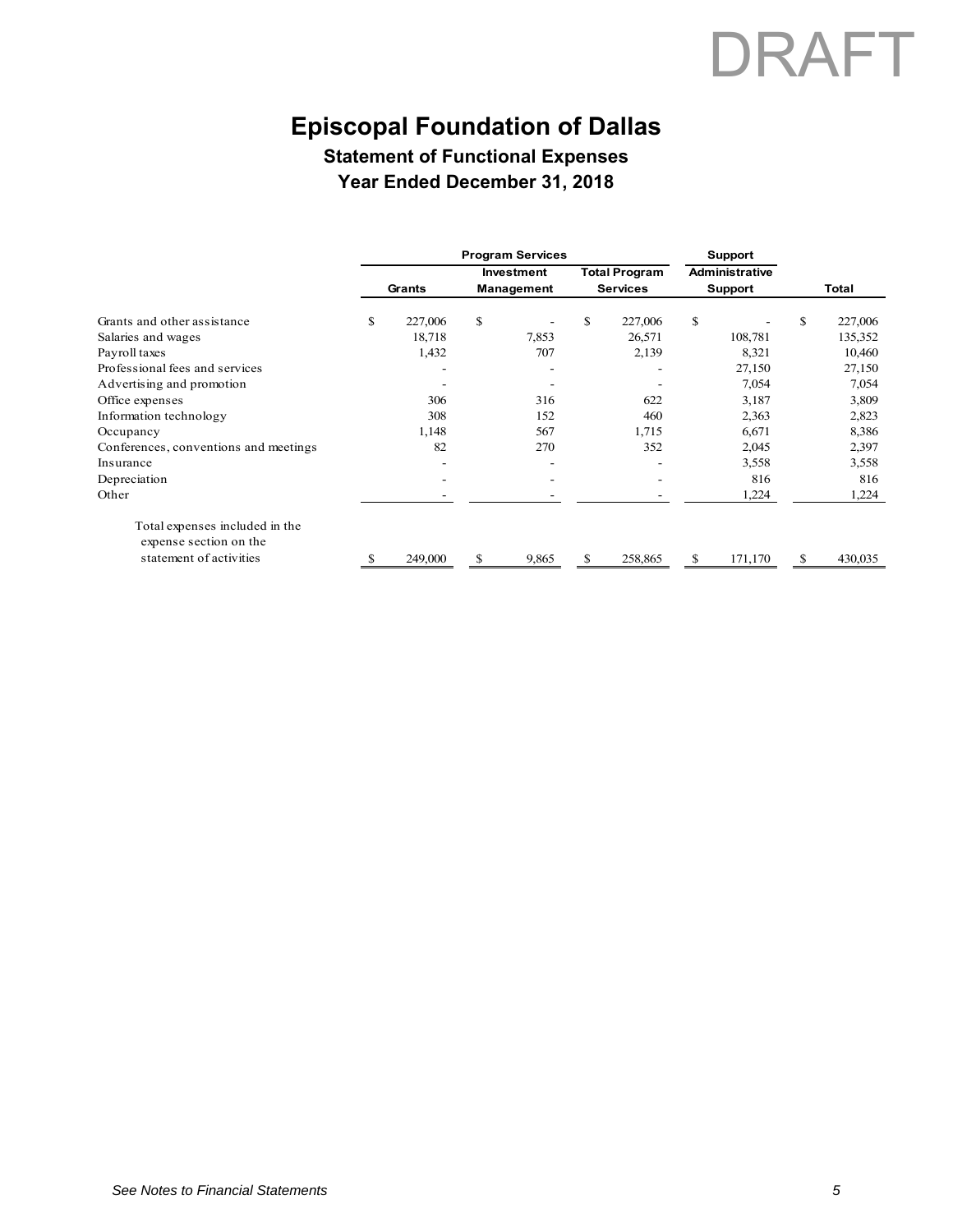### **Episcopal Foundation of Dallas**

**Statements of Cash Flows** 

**Years Ended December 31, 2018 and 2017** 

|                                                           | 2018             |    | 2017       |  |  |
|-----------------------------------------------------------|------------------|----|------------|--|--|
| <b>Operating Activities</b>                               |                  |    |            |  |  |
| Change in net assets                                      | \$<br>(518, 549) | \$ | 729,174    |  |  |
| Items not requiring (providing) cash                      |                  |    |            |  |  |
| Depreciation                                              | 816              |    | 698        |  |  |
| Net realized and unrealized (gains) losses on investments | 624,020          |    | (788, 943) |  |  |
| Changes in                                                |                  |    |            |  |  |
| Accounts receivable                                       | 5,159            |    | (1, 595)   |  |  |
| Other assets                                              | (308)            |    | (2,014)    |  |  |
| Accounts payable                                          | (13,118)         |    | 16,702     |  |  |
| Net cash provided by (used in) operating activities       | 98,020           |    | (45,978)   |  |  |
| <b>Investing Activities</b>                               |                  |    |            |  |  |
| Purchases of investments                                  | (357,039)        |    | (268, 598) |  |  |
| Proceeds from sale of investments                         | 265,212          |    | 259,784    |  |  |
| Purchases of furniture and equipment                      |                  |    | (2,449)    |  |  |
| Net cash used in investing activities                     | (91, 827)        |    | (11,263)   |  |  |
| Increase (Decrease) in Cash                               | 6,193            |    | (57,241)   |  |  |
| <b>Cash, Beginning of Year</b>                            | 132,900          |    | 190,141    |  |  |
| Cash, End of Year                                         | \$<br>139,093    | \$ | 132,900    |  |  |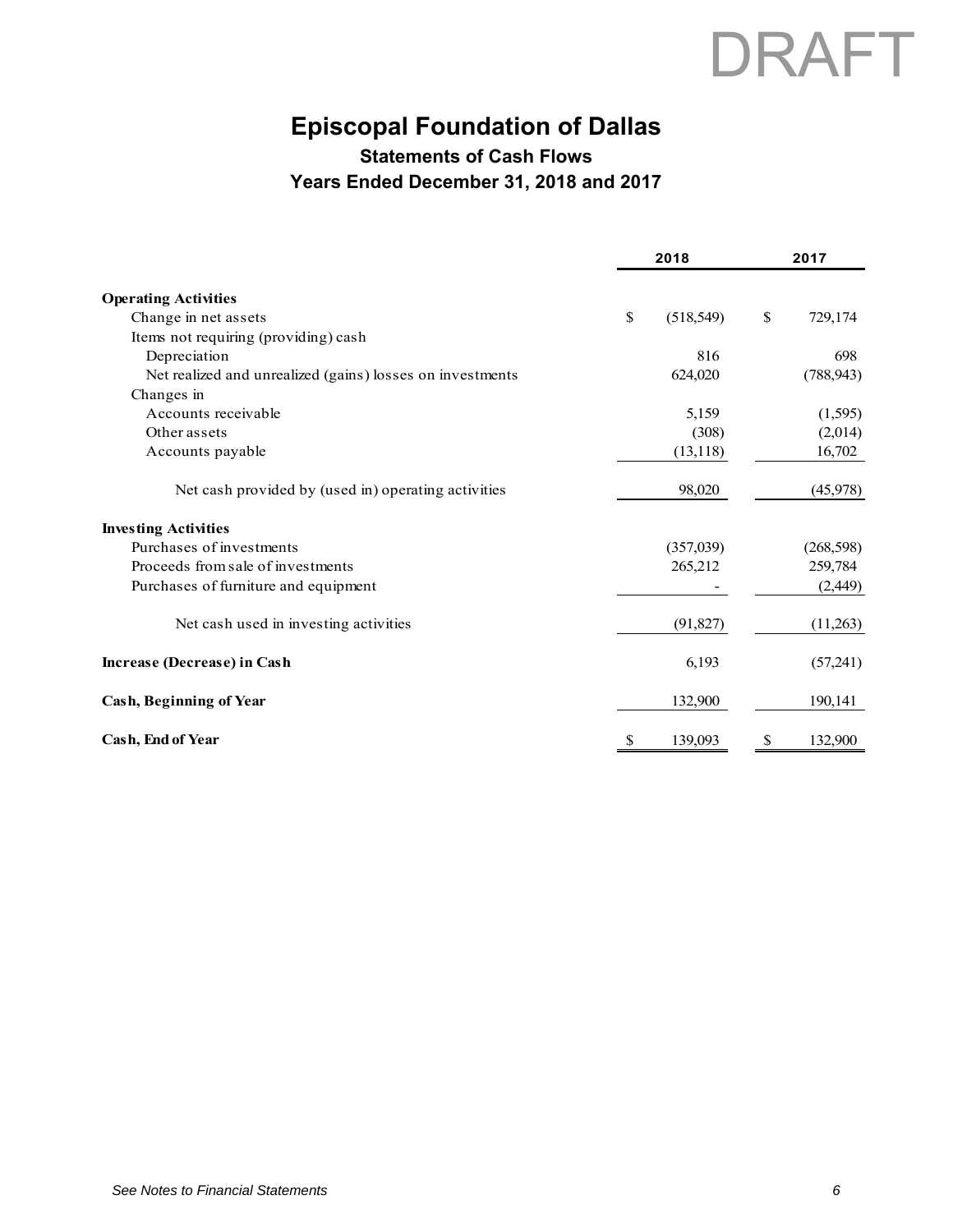### **Episcopal Foundation of Dallas**

**Notes to Financial Statements December 31, 2018 and 2017** 

#### **Note 1: Nature of Operations and Summary of Significant Accounting Policies**

#### *Nature of Operations*

The Episcopal Foundation of Dallas (Foundation) is a Texas not-for-profit corporation whose mission is to strengthen and support faith communities by partnering wise investments with purposeful giving. The Foundation is organized and operated with an independent Board of Trustees outside the jurisdiction of the Episcopal Diocese of Dallas (Diocese), the Episcopal Church and the Diocesan and General Conventions of the Church. The Foundation provides investment management services to Episcopal churches, schools and agencies within the Episcopal Diocese of Dallas, and makes grants to these organizations in addition to other not-for-profits whose work is consistent with the mission of the Foundation and the Diocese. The Foundation's revenues and other support are derived principally from its own investment earnings and administrative fees charged to investment partners (Agency Funds).

#### *Agency Funds*

The Foundation maintains funds for various Diocesan institutions in which it has no economic interest. These funds are held as agency accounts. The Foundation records agency funds at fair value and recognizes a corresponding liability of an equal amount.

#### *Use of Estimates*

The preparation of financial statements in conformity with accounting principles generally accepted in the United States of America requires management to make estimates and assumptions that affect the reported amounts of assets and liabilities, and disclosure of contingent assets and liabilities at the date of the financial statements, and the reported amounts of revenues, expenses, gains, losses and other changes in net assets during the reporting period. Actual results could differ from those estimates.

#### *Cash Equivalents*

The Foundation considers all liquid investments with original maturities of three months or less to be cash equivalents. At December 31, 2018 and 2017, the Foundation held no cash equivalents and the Foundation's cash account did not exceed the federally insured limit.

#### *Investments and Net Investment Income*

Investments in equity securities having a readily determinable fair value are carried at fair value. Investment return includes dividends, interest and realized and unrealized gains and losses on investments carried at fair value less external and direct internal investment expenses. Realized and unrealized gains and losses are determined using the average cost method.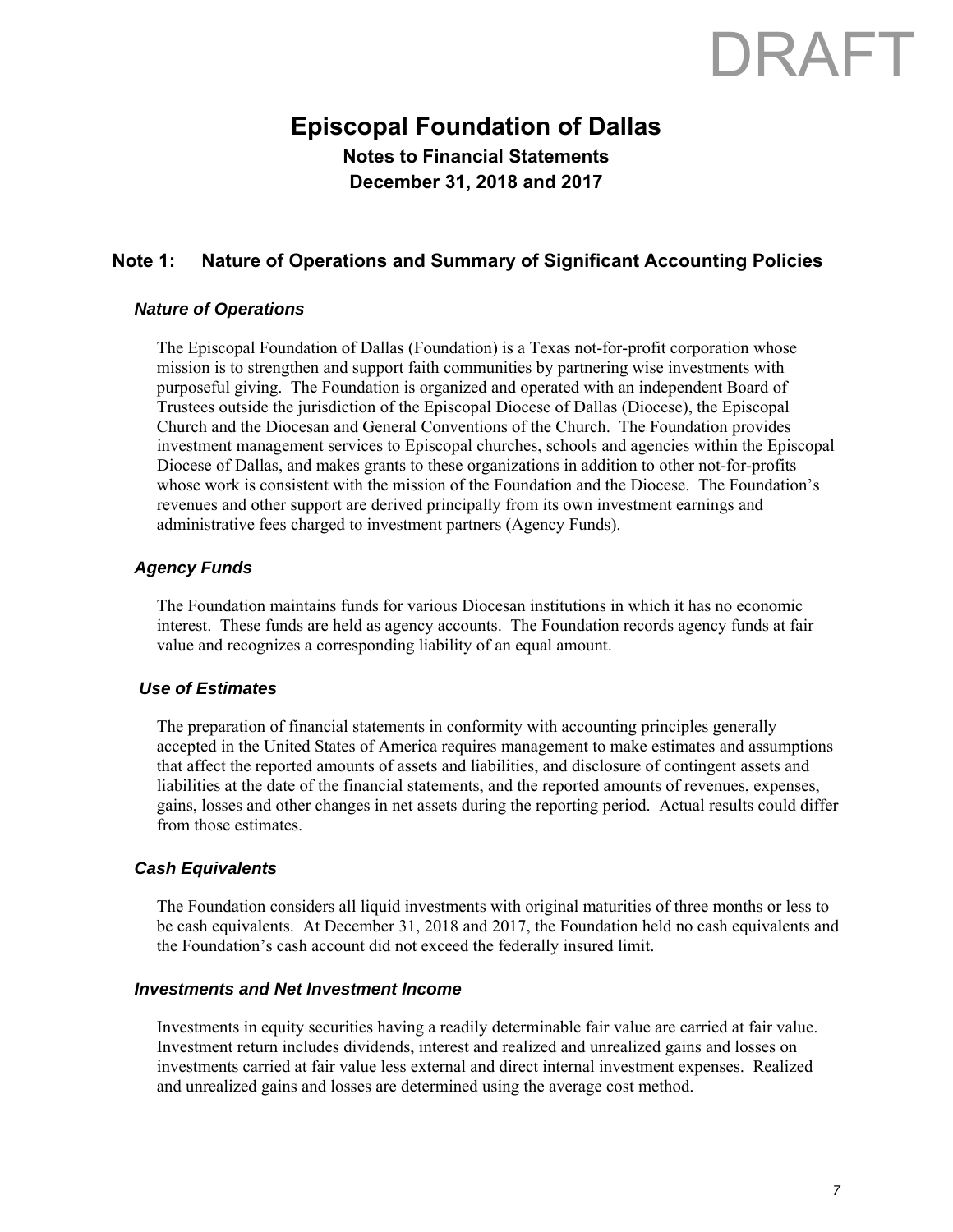### **Episcopal Foundation of Dallas Notes to Financial Statements December 31, 2018 and 2017**

Investment return that is initially restricted by donor stipulation and for which the restriction will be satisfied in the same year is included in net assets without donor restrictions. Other investment return is reflected in the statements of activities with or without donor restrictions based upon the existence and nature of any donor or legally imposed restrictions

The Foundation maintains a diversified pooled investment portfolio for the benefit of the Foundation and participating Episcopal entities recorded as Agency Funds. Investment income, realized and unrealized gains and losses from securities, and investment expenses in the pooled investment portfolio are allocated monthly to individual accounts based on the relationship of the fair value of each account to the total fair value of the pooled investments portfolio, as adjusted for additions to or deductions from the individual accounts.

#### *Furniture and Equipment*

Furniture and equipment are stated at cost less accumulated depreciation. Depreciation is charged to expense using the straight-line method over the estimated useful life of each asset which ranges from three to ten years. Total accumulated depreciation was \$6,025 and \$5,661 at December 31, 2018 and 2017, respectively. Upon sale or retirement, the cost and related accumulated depreciation are eliminated from the respective accounts and the resulting gain or loss is recognized in the statements of activities and changes in net assets.

#### *Net Assets*

Net assets, revenues and gains and losses are classified based on the existence or absence of donor restrictions. Net assets without donor restrictions are available for use in general operations and not subject to donor restrictions. Net assets with donor restrictions of \$1,750 at December 31, 2018 and 2017, are subject to donor restrictions for the benefit of another Diocesan organization.

Net assets without donor restrictions include \$616,017 and \$697,583 of donor advised funds at December 31, 2018 and 2017, respectively. Although grant recommendations are accepted from the donors or other advisors of these funds, the ultimate discretion regarding their use lies with the Board of Trustees.

#### *Contributions*

Contributions are provided to the Foundation either with or without restrictions placed on the gift by the donor. Revenues and net assets are separately reported to reflect the nature of those gifts – with or without donor restrictions. The value of unconditional gifts of cash, with or without donor restrictions, is recorded at fair value.

Gifts having donor stipulations which are satisfied in the period the gift is received are reported as revenue and net assets without donor restrictions.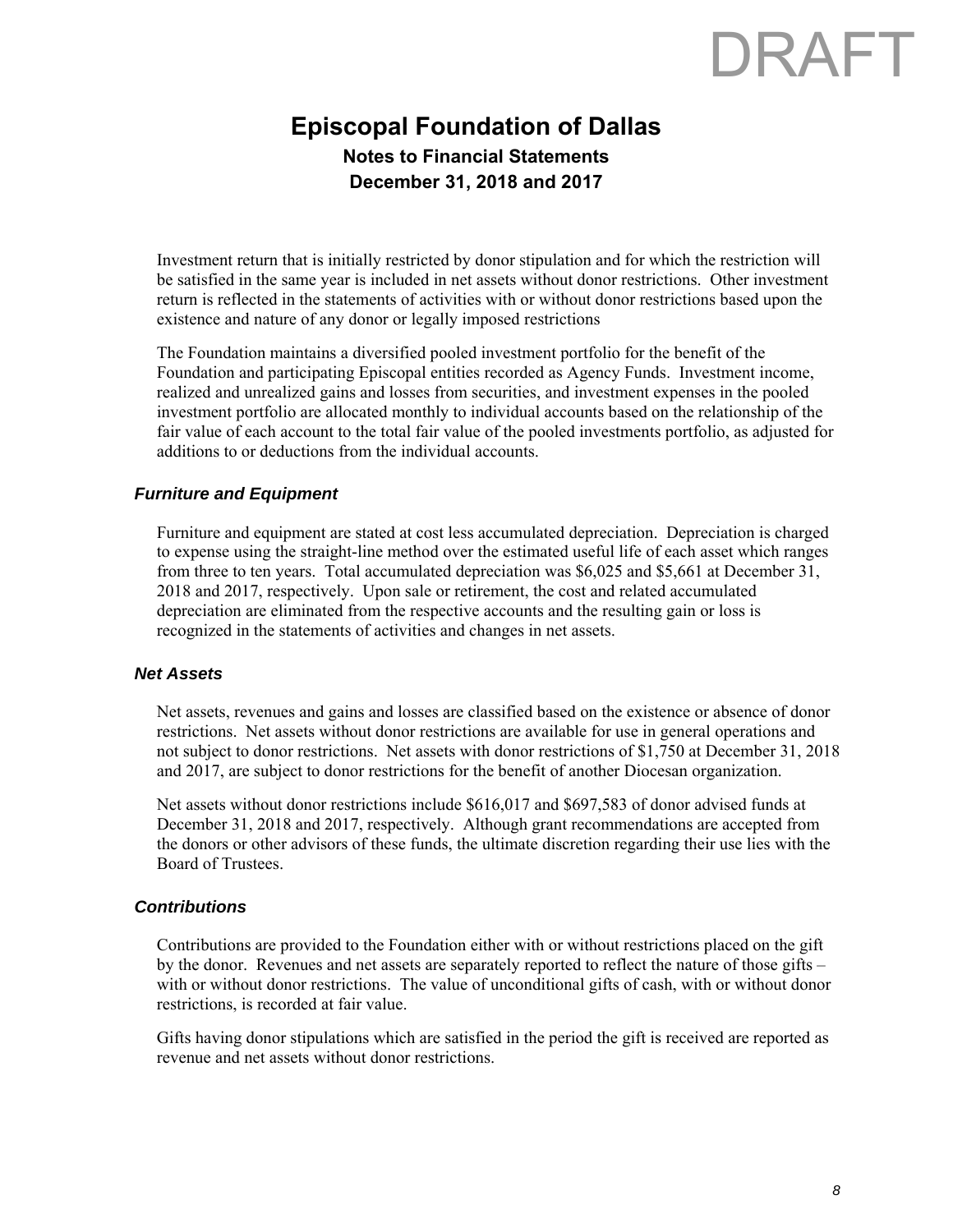### **Episcopal Foundation of Dallas Notes to Financial Statements December 31, 2018 and 2017**

#### *Income Taxes*

The Foundation is exempt from income taxes under Section 501 of the Internal Revenue Code and a similar provision of state law except to the extent it has unrelated business taxable income. For the years ended December 31, 2018 and 2017, the Foundation had no material unrelated business income. Accordingly, no provision for income tax has been provided in the accompanying financial statements.

The Foundation received a ruling from the Internal Revenue Service which determined the Foundation meets the requirements of an integrated auxiliary of a church and as such is not required to file Form 990. Management, however, intends to continue filing Form 990 because it is widely used to evaluate not-for-profit organizations and provides transparency to investment partners and donors. The Foundation's informational returns are generally subject to examination for three years after the later of the due date or date of filing. As a result, the Foundation is no longer subject to U.S. federal income tax examinations by tax authorities for years prior to fiscal year 2015.

#### *Functional Allocation of Expenses*

The costs of supporting the various programs and other activities have been summarized on a functional basis in the statements of activities. The statement of functional expenses presents the natural classification detail of expenses by function. Certain costs have been allocated among the program and administrative support categories based on a time study conducted for each employee, specific identification and other methods.

#### *Change in Accounting Principle*

In 2018, the Foundation adopted Accounting Standards Update (ASU) 2016-14, *Not-for-Profit Entities (Topic 958): Presentation of Financial Statements of Not-for-Profit Entities.* A summary of the changes is as follows:

- The statements of financial position distinguish between two new classes of net assets those with donor-imposed restrictions and those without. This is a change from the previously required three classes of net assets – unrestricted, temporarily restricted and permanently restricted.
- Investment income is shown on the statements of activities net of external and direct internal investment expenses. Disclosure of the expenses netted against investment income is no longer required.
- Expenses are reported by nature and function on a separate statement of functional expense.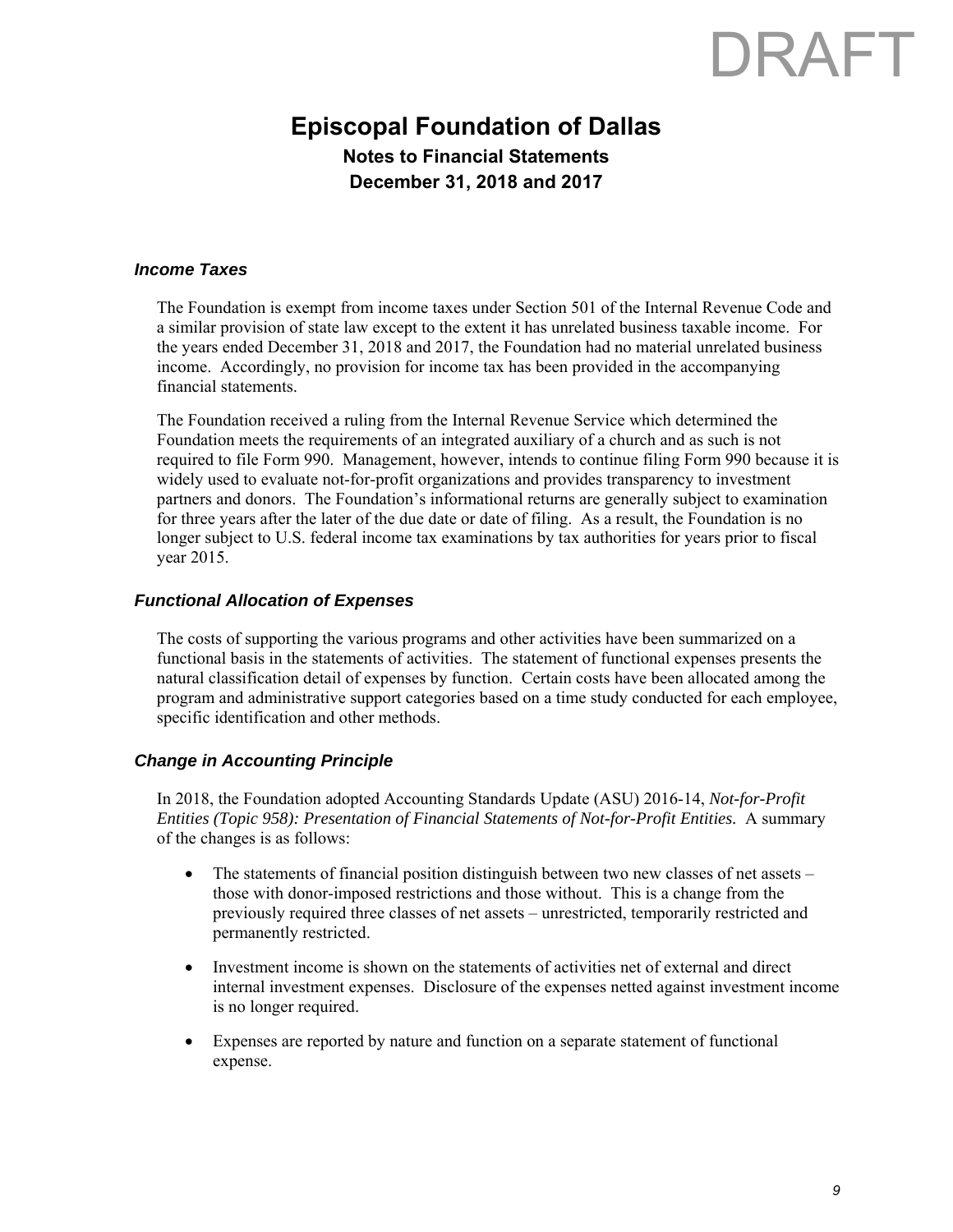### **Episcopal Foundation of Dallas Notes to Financial Statements December 31, 2018 and 2017**

- Notes to the financial statements include enhanced quantitative and qualitative disclosures providing additional information useful in assessing liquidity and cash flows available to meet operating expenses for one year from the date of the statement of financial position.
- ASU 2016-14 clarifies that for purposes of allocating expenses to functional categories, only activities which constitute direct conduct or supervision of program services can be included in program expense. As a result, accounting, reporting and general oversight associated with grants and investment management, previously included as program expense, are included in administrative support for 2018. The result is a reduction in program expense and an increase in administrative support.

#### **Note 2: Fair Value Measurements and Disclosures**

Fair value is the price that would be received to sell an asset or paid to transfer a liability in an orderly transaction between market participants at the measurement date. Fair value measurements must maximize the use of observable inputs and minimize the use of unobservable inputs. The hierarchy comprises three levels of inputs that may be used to measure fair value:

**Level 1** Quoted prices in active markets for identical assets or liabilities.

- **Level 2** Observable inputs other than Level 1 prices, such as quoted prices for similar assets or liabilities, quoted prices in markets that are not active, or other inputs that are observable or can be corroborated by observable market data for substantially the full term of the assets or liabilities.
- **Level 3** Unobservable inputs supported by little or no market activity and that are significant to the fair value of the assets or liabilities.

#### *Investments*

The following table presents the fair value measurements of the Foundation's investments recognized in the accompanying statements of financial position measured at fair value on a recurring basis. The investments consist of mutual funds accounted for at fair value based on quoted prices in active markets in which the mutual funds are traded (Level 1 inputs) at December 31, 2018 and 2017. There were no changes in valuation techniques during the years ended December 31, 2018 and 2017.

|                            |    | 2018      | 2017            |
|----------------------------|----|-----------|-----------------|
| Mutual funds               |    |           |                 |
| Domestic equity            | \$ | 2,236,596 | \$<br>2,523,371 |
| International equity       |    | 1,437,921 | 1,676,088       |
| Domestic fixed income      |    | 978,487   | 984,930         |
| International fixed income |    | 339,131   | 329,853         |
| Real estate                |    | 324,345   | 334,431         |
|                            |    |           |                 |
| Total                      | S  | 5,316,480 | 5,848,673       |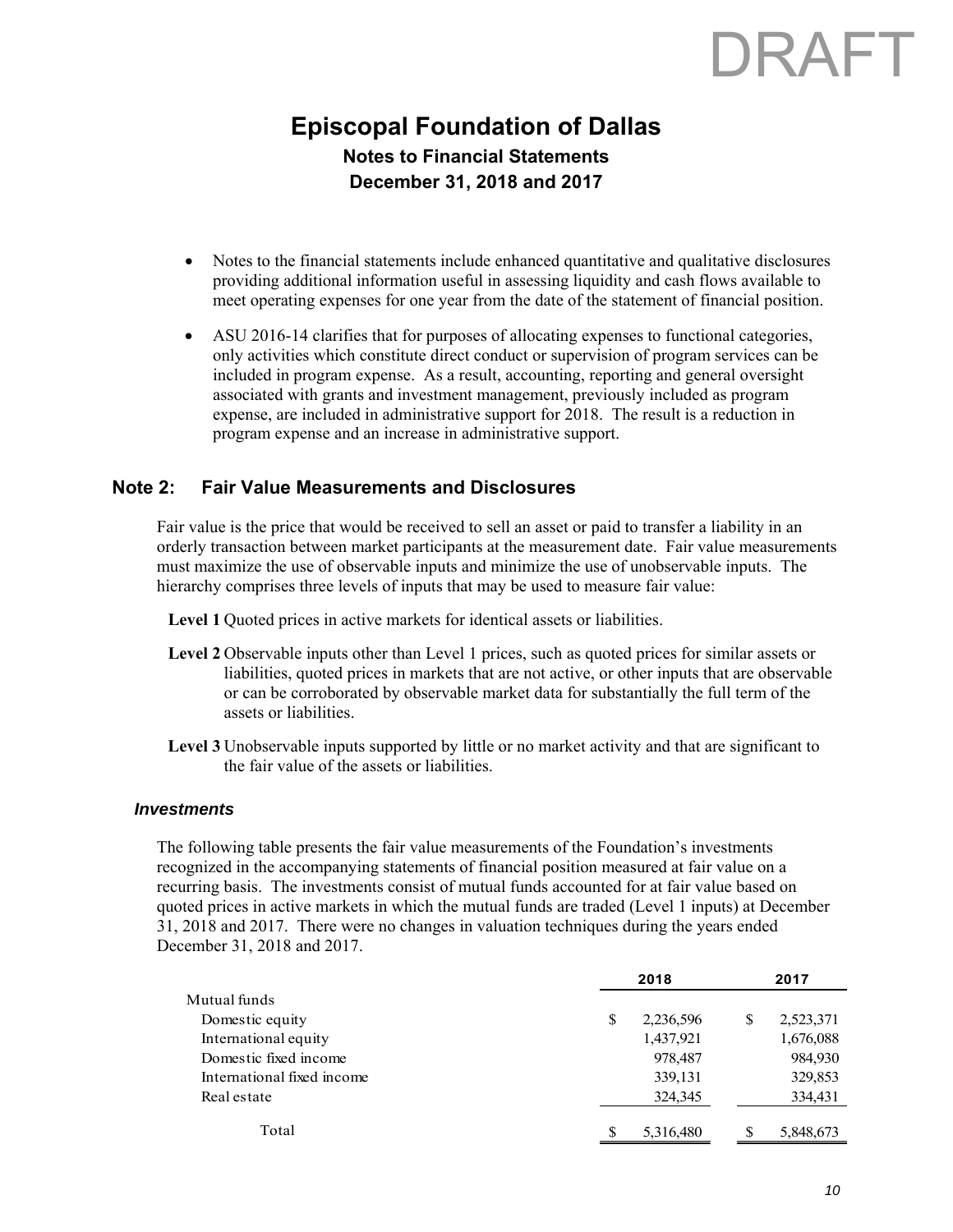### **Episcopal Foundation of Dallas Notes to Financial Statements**

 **December 31, 2018 and 2017** 

#### *Agency Funds*

The following table presents the fair value measurements of agency fund investments recognized in the accompanying statements of financial position measured at fair value on a recurring basis. The investments consist of mutual funds accounted for at fair value based on quoted prices in active markets in which the mutual funds are traded (Level 1 inputs) at December 31, 2018 and 2017. There were no changes in valuation techniques during the years ended December 31, 2018 and 2017.

|                            |   | 2018       | 2017       |
|----------------------------|---|------------|------------|
| Mutual funds               |   |            |            |
| Domestic equity            | S | 12,313,821 | 14,616,786 |
| International equity       |   | 7,916,633  | 9,708,847  |
| Domestic fixed income      |   | 5,387,168  | 5,705,266  |
| International fixed income |   | 1,867,121  | 1,910,696  |
| Real estate                |   | 1,785,716  | 1,937,210  |
| Total                      |   | 29,270,459 | 33,878,805 |
|                            |   |            |            |

#### **Note 3: Liquidity and Availability**

Financial assets available for general expenditure, that is, without donor or other restrictions limiting their use, within one year of December 31, 2018, comprise the following:

| Financial assets at year-end                      |   |           |
|---------------------------------------------------|---|-----------|
| Cash and cash equivalents                         | S | 139,093   |
| Accounts receivable                               |   | 53,024    |
| Investments                                       |   | 5,316,480 |
| Total financial assets                            |   | 5,508,597 |
| Financial assets available to meet cash needs for |   |           |
| general expenditures within one year              |   | 5,508,597 |

The Foundation manages its liquidity by operating within a prudent range of financial soundness and stability and maintaining adequate liquid assets to fund operating needs. The Foundation's investments are subject to a spending guideline which allows the Foundation to be as generous and as consistent as possible in making grants to the Episcopal community while also maintaining the value of the fund over time. The guideline is for planning purposes and to demonstrate due diligence and it is the intent of the Board of Trustees that investments remain without restriction and not subject to any self-imposed limits that create designated assets.